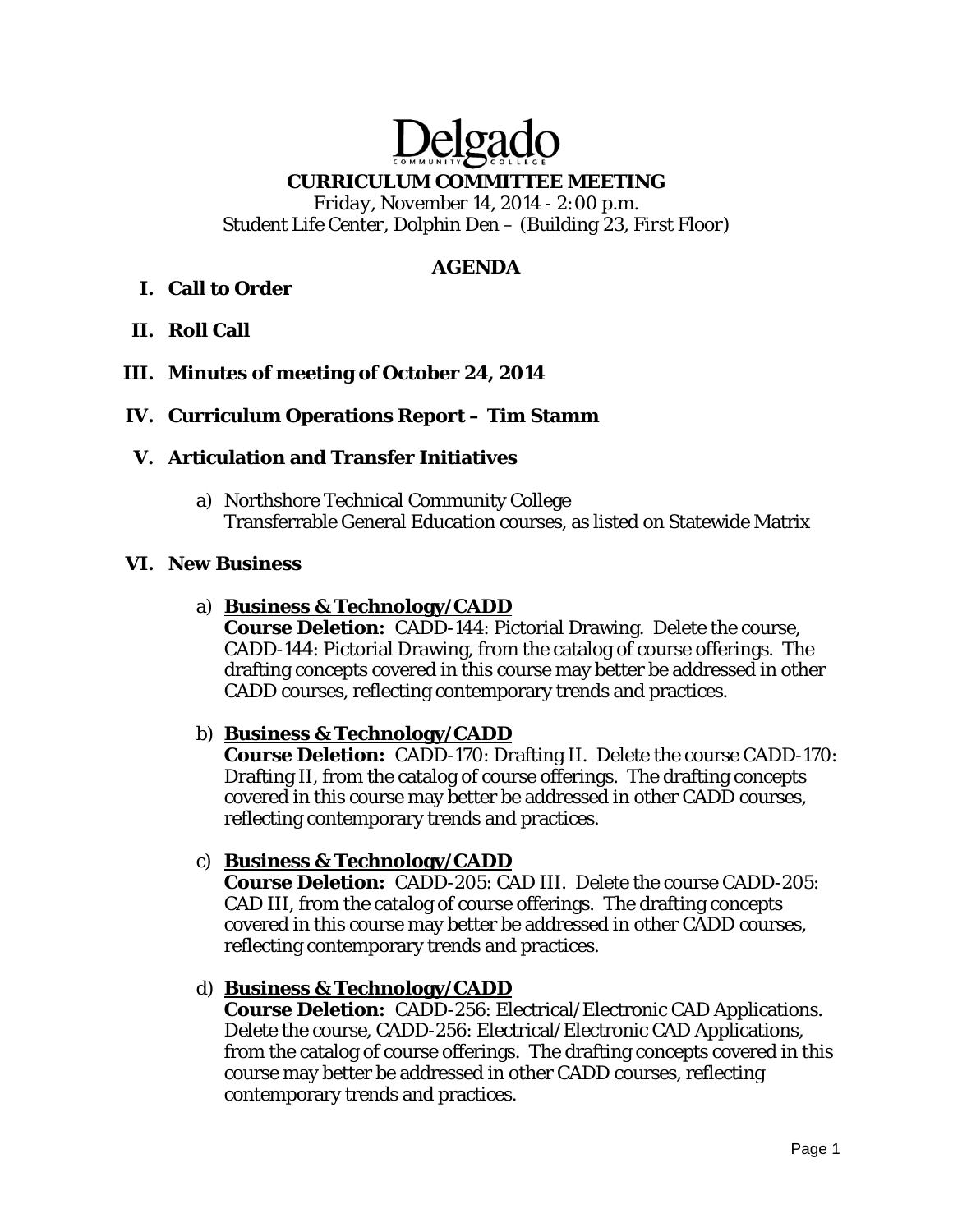## e) **Business & Technology/CADD**

**Course Deletion:** CADD-268: Animation and Presentation Topics in CAD. Delete the course, CADD-268: Animation and Presentation Topics in CAD, from the catalog of course offerings. The drafting concepts covered in this course may better be addressed in other CADD courses, reflecting contemporary trends and practices.

## f) **Business & Technology/CADD**

**Course Deletion:** CADD-265: Special Topics. Delete the course, CADD-265: Special Topics, from the catalog of course offerings. The drafting concepts covered in this course may better be addressed in other CADD courses, reflecting contemporary trends and practices.

#### g) **Business & Technology/CADD**

**Change of Course Title:** CADD-125: Drafting I. Change the title of CADD-125: Drafting I *from* CADD-125: Drafting I *to* CADD-125: Introduction to Drafting.

## h) **Business & Technology/CADD**

**Change of Course Description:** CADD-125: Introduction to Drafting. Change the description of CADD-125: Introduction to Drafting to state: "Comprehensive introduction to drafting and drafting careers. Utilizes manual board skills to provide the student with an understanding of the basic requirements when creating a set of technical drawings. Topics include: drafting terminology, tools, distance measuring, drawing to scale, dimensioning, and geometric construction when completing a set of working drawings that can be used in the engineering and architectural fields." Current description: "The basic concepts of Drafting: creating construction documents and technical drawings. Included: use of drafting instruments, geometric construction, visualization, freehand sketching, orthographic projection, basic auxiliary and section views, dimensioning, pictorial views, and diagrams. Some computer graphic solutions are utilized."

## i) **Business & Technology/CADD**

**Change of Course Title:** CADD-201: Introduction to CAD. Change the title of CADD-201: Introduction to CAD *from* CADD-201: Introduction to CAD *to* CADD-201: Introduction to CADD.

## j) **Business & Technology/CADD**

**Change of Course Description:** CADD-201: Introduction to CADD. Change the description of CADD-201: Introduction to CADD to state: "Comprehensive introduction to the fundamentals of Computer Aided Drafting. Covers software commonly used in the industry. The student will learn basic commands, technical drawing problem solving, creation and editing of simple drawings using the most essential tools and concepts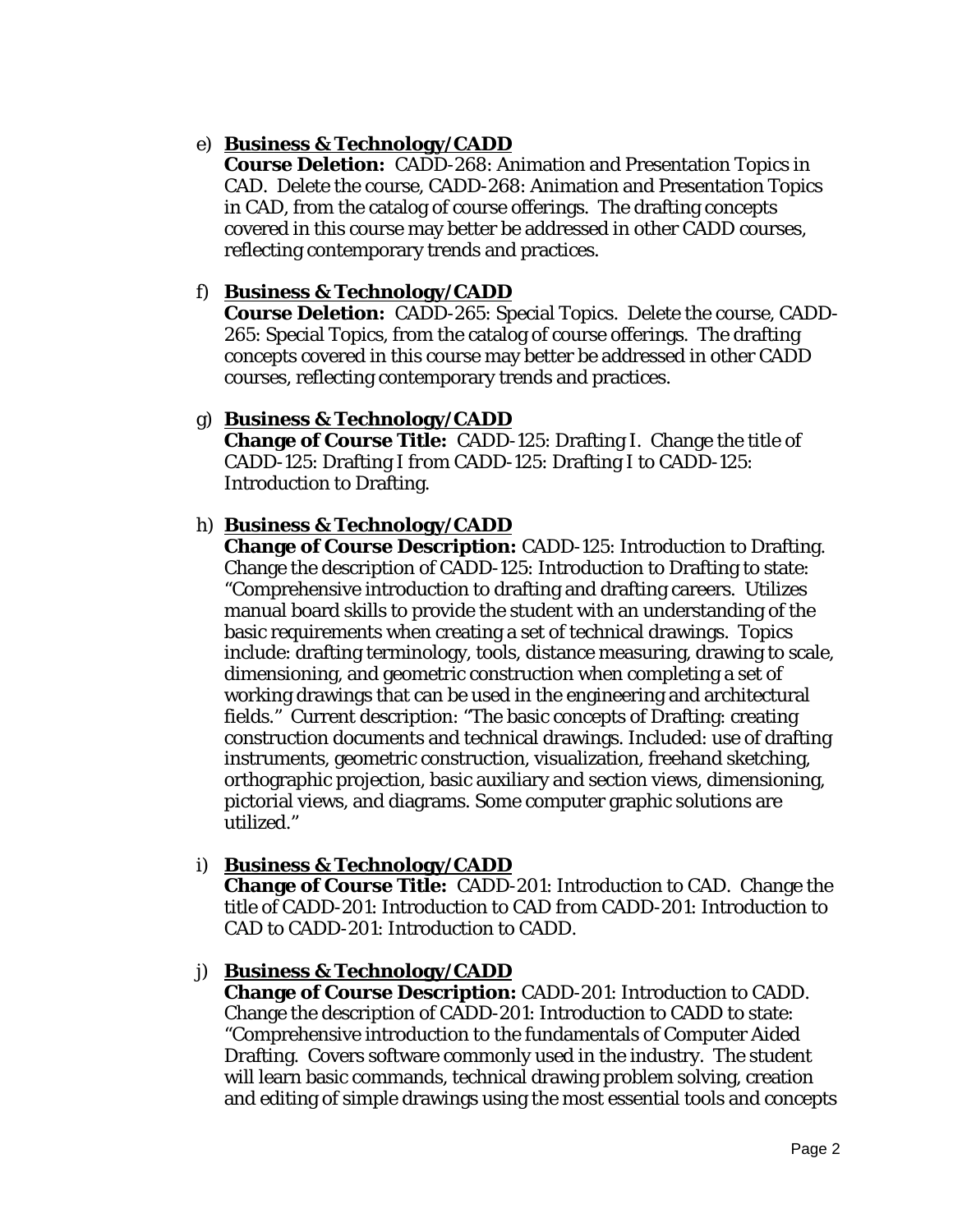with a hands-on approach, examples, and lecture. Main topics will include orthographic, auxiliary views, section views, dimensioning, and plotting to scale." Current description: "The basics of 2-D computer aided drafting (CAD). Topics: geometric construction, orthographic projection, auxiliary views, isometric views, section views, dimensioning, tolerancing, scaling, working drawings, and printing to scale. Applications in mechanical and architectural CAD."

## k) **Business & Technology/CADD**

**Change of Course Title:** CADD-202: CAD II. Change the title of CADD-202: CAD II *from* CADD-202: CAD II *to* CADD-202: Three Dimensional Applications in CADD.

## l) **Business & Technology/CADD**

**Change of Course Description:** CADD-202: Three Dimensional Applications in CADD. Change the description of CADD-202: Three Dimensional Applications in CADD to state: "Fundamental concepts and techniques of 3-D computer drafting. Includes simple and composite solid modeling, surfaces and mesh modeling, and creating 2D drawings from 3D models." Current description: "Basic 3-D computer aided drafting (CAD). Topics: 3-D coordinate systems, viewpoints, surface models, solid models, intersections, auxiliary views by rotation, 2-D projections from 3-D models, perspective, animation. Practical applications in mechanical, architectural, and structural areas."

## m) **Business & Technology/CADD**

**Change of Course Title:** CADD-212: Architectural Applications in CAD. Change the title of CADD-212: Architectural Applications in CAD *from* CADD-212: Architectural Applications in CAD *to* CADD-212: Architectural Applications in CADD.

## n) **Business & Technology/CADD**

**Change of Course Description:** CADD-212: Architectural Applications in CADD. Change the description of CADD-212: Architectural Applications in CADD to state: "Introduction to computer aided architectural drafting. Computer production of a working set of construction plans for a typical residential building. Topics include: site plans, floor plans, elevations, details, sections, and common schedules." Current description: "An introduction to computer aided architectural drafting (CAD). The student uses CAD to create architectural drawing for residential and commercial applications. Topics: floor plans, elevations, electrical plans, framing plans, site plans, common schedules, attributes, etc. The student will complete a full set of plans during the semester."

## o) **Business & Technology/CADD**

**Change of Course Title:** CADD-221: Mechanical Applications in CAD. Change the title of CADD-221: Mechanical Applications in CAD *from*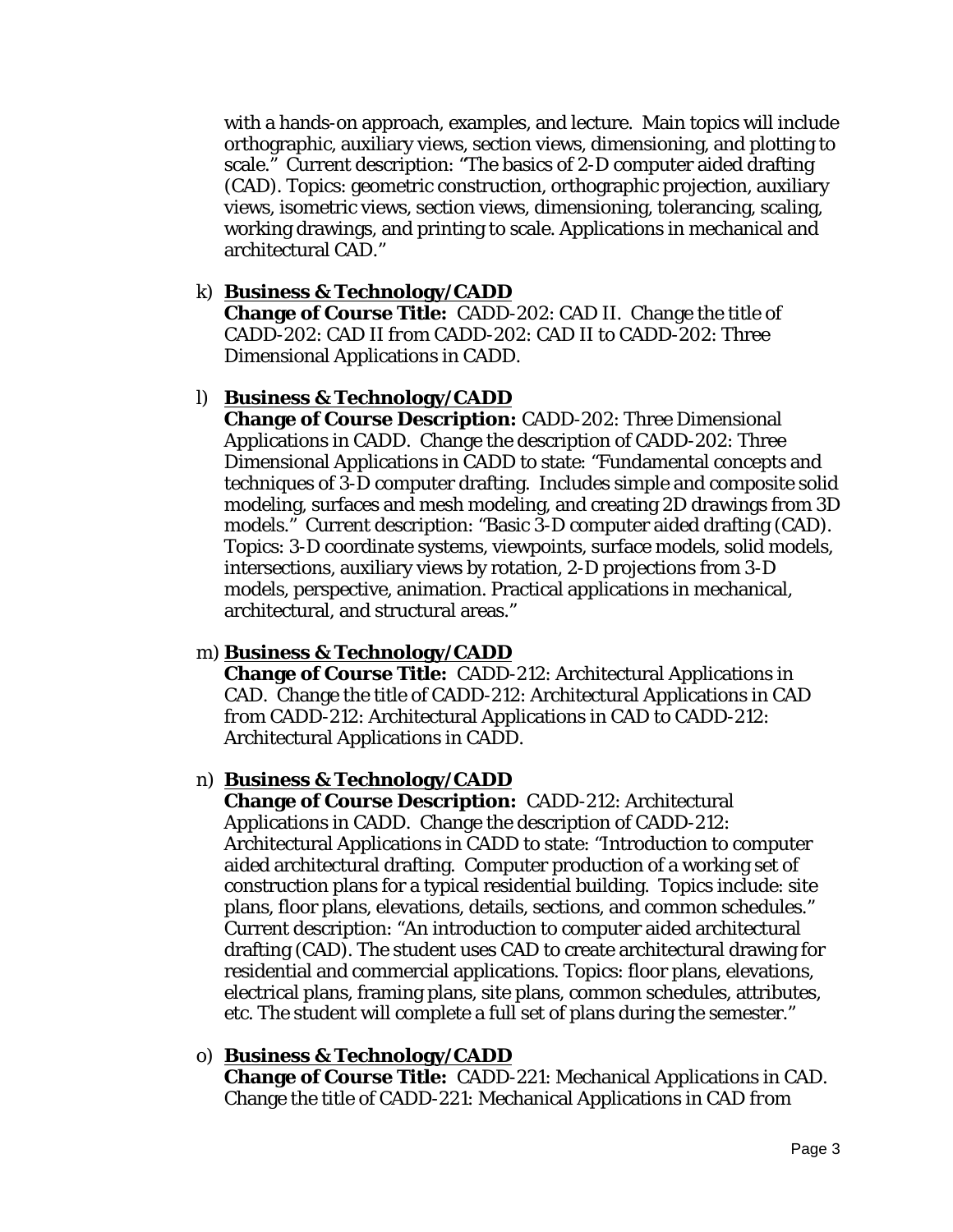CADD-221: Mechanical Applications in CAD *to* CADD-221: Mechanical Applications in CADD.

## p) **Business & Technology/CADD**

**Change of Course Description:** CADD-221: Mechanical Applications in CADD. Change the description of CADD-221: Mechanical Applications in CADD to state: "Terminology and basic principles to create and edit mechanical designs, including pumps, gears and cams, sheet metal construction, tolerance and fasteners. Industry standard parametric modeling software will be used." Current description: "Drafting practices with gears, cams, levers, drive systems, assemblies, sheet metal fabrication, and castings are covered. Contemporary fabrication and shop drawing are created. Applications are pertinent to manufacturing and construction. Computer applications are used."

## q) **Business & Technology/CADD**

**Change of Course Prerequisite Requirements:** CADD-221: Mechanical Applications in CADD. Prerequisite: CADD-200: Introduction to Parametric Modeling and CADD-201: Introduction to CADD. Current prerequisites: CADD-170: Drafting II and CADD-202: Three Dimensional Applications in CADD.

## r) **Business & Technology/CADD**

**Change of Course Title:** CADD-231: Structural/Civil Applications in CAD. Change the title of CADD-231: Structural/Civil Applications in CAD *from* CADD-231: Structural/Civil Applications in CAD *to* CADD-231: Structural/Civil Applications in CADD.

# s) **Business & Technology/CADD**

**Change of Course Description:** CADD-231: Structural/Civil Applications in CADD. Change the description of CADD-231: Structural/Civil Applications in CADD to state: "Introduction to structural drafting in two and three dimensions. Topics include: structural and civil terminology, file sharing, structural systems using steel, wood and concrete, framing, plotting, dimensioning and blueprint reading. Civil topics include: contour lines, profiles, and plot plans." Current description: "The course covers structural systems utilizing steel, wood, and concrete. Topics: pier and piling residential and commercial foundations, cast-in-place concrete, prefabricated concrete systems, steel framing, girder and beams, etc. Applications are pertinent to manufacturing, construction, and architecture. Computer applications are utilized."

## t) **Business & Technology/CADD**

**Change of Course Prerequisite Requirements:** CADD-231: Structural/Civil Applications in CADD. Change the prerequisite requirement of CADD-231: Structural/Civil Applications in CADD to state: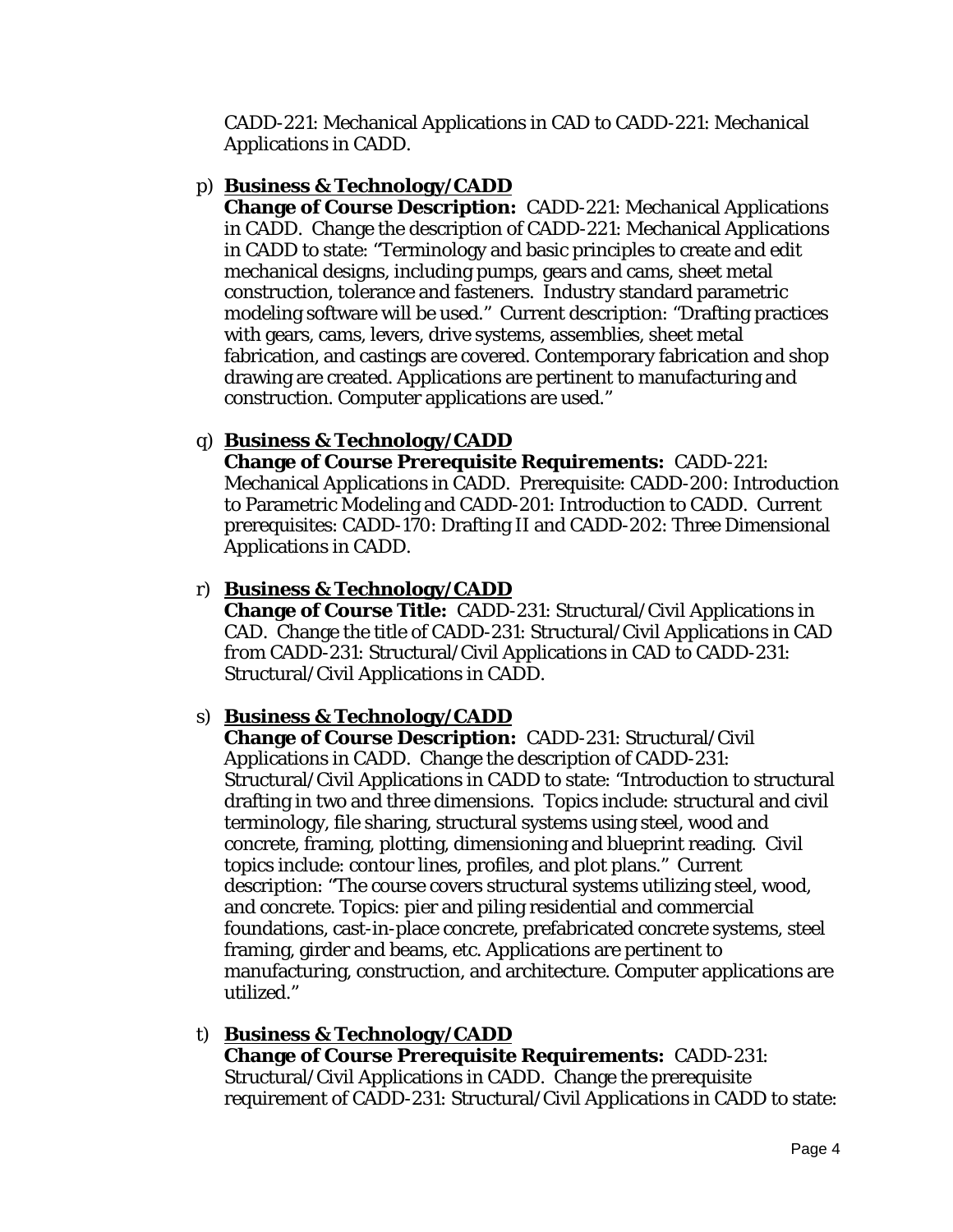CADD-212: Architectural Applications in CADD." Current prerequisites: CADD-170: Drafting II and CADD-201: Introduction to CADD."

#### u) **Business & Technology/CADD**

**Change of Course Title:** CADD-242: Piping Applications in CAD. Change the title of CADD-242: Piping Applications in CAD *from* CADD-242: Piping Applications in CAD *to* CADD-242: Piping Applications in CADD.

## v) **Business & Technology/CADD**

**Change of Course Description:** CADD-242: Piping Applications in CADD. Change the description of CADD-242: Piping Application in CADD to state: "Terminology and basic principles used to create and edit piping designs. Includes: valves and instrumentation, pumps, tanks, vessels, flow diagrams, piping plans and elevations using common industry-standard parametric modeling software." Current description: "Common piping systems and practices using CAD. Topics: pipe & fittings sizes and nomenclature, valves & instrumentation, pumps, tanks, vessels, flow diagrams, piping plans & elevations, piping isometrics, bill of material, etc. Applications for industry, manufacturing, construction, and architecture. Computer applications are utilized."

## w) **Business & Technology/CADD**

**Change of Course Prerequisite Requirements:** CADD-242: Piping Applications in CADD. Change the prerequisite requirements of CADD-242: Piping Applications in CADD to state: "CADD-200: Introduction to Parametric Modeling and CADD-201: Introduction to CADD." Current prerequisites: CADD-170: Drafting II and CADD-202: Three Dimensional Applications in CADD.

## x) **Business & Technology/CADD**

**Change of Course Title:** CADD-261: Advanced CAD Applications. Change the title of CADD-261: Advanced CAD Applications *from* CADD-261: Advanced CAD Applications *to* CADD-261: CADD Capstone.

## y) **Business & Technology/CADD**

**Change of Course Description:** CADD-261: CADD Capstone. Change the description of CADD-261: CADD Capstone to state: "Capstone CAD course. Students will create a set of working drawings for inclusion in a portfolio. Content options: 1) Mechanical Parametric Modeling, 2) Residential Architectural/Structural/MEP Design in Two Dimensions, 3) Commercial Architectural/Structural/MEP Design in Three Dimensions." Current description: "A Capstone CAD course. Practical CAD applications in Mechanical, Piping, Electrical, Civil, and Structural fields. Contemporary Industry problems solved using CAD. Problems from industry are utilized."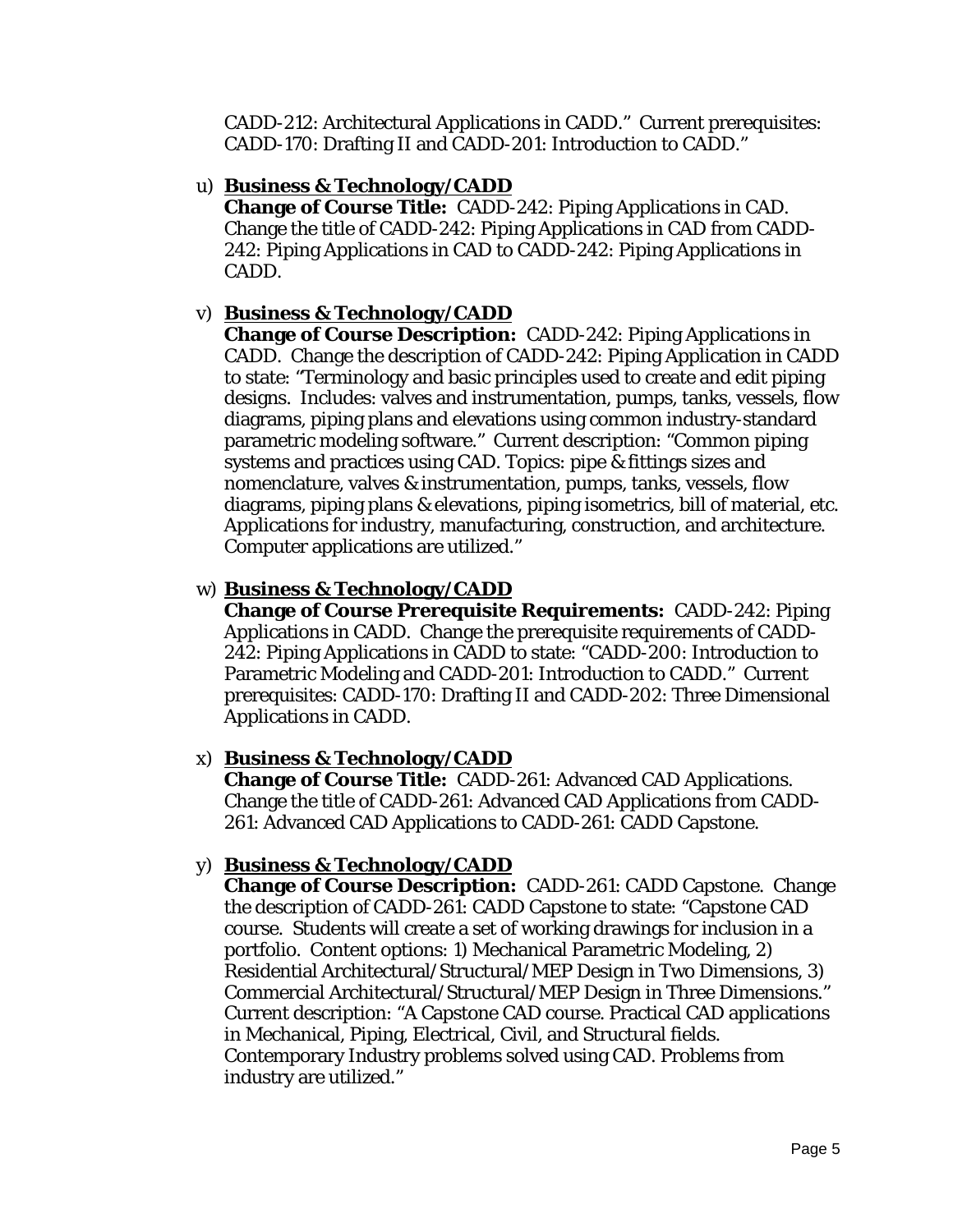## z) **Business & Technology/CADD**

**Change of Course Prerequisite Requirements:** CADD-261: CADD Capstone. Change the prerequisite requirements of CADD-261: CADD Capstone to state: "18 hours of Approved CADD Electives and permission of Department Chair." Current prerequisites: "CADD-221: Mechanical Applications in CADD and CADD-231: Structural/Civil Applications in CADD."

## aa)**Business & Technology/CADD**

**Change of Course Title:** CADD-287: Practicum/Co-Op. Change the title of CADD-287: Practicum/Co-Op *from* CADD-287: Practicum/Co-Op *to* CADD-287: CADD Practicum.

## bb)**Business & Technology/CADD**

**Change of Course Prerequisite Requirements:** Change the prerequisite requirements of CADD-287: CADD Practicum to state: "18 hours of Approved CADD Electives and permission of Department Chair." Current Prerequisites: CADD-205: CAD III , CADD-221: Mechanical Applications in CADD and CADD-231: Structural/Civil Applications in CADD."

## cc) **Business & Technology/CADD**

**New Course:** CADD-110: Blueprint Reading. Creation of a new course, CADD-110: Blueprint Reading. Course description: "Terminology, use of symbols, interpretation and reading of technical drawings commonly used in the construction and architectural fields. Computation of area and volume, drafting as a communication skill, and using the computer as a drafting tool." The goal of the course is to strengthen skills in using scales and rulers to measure distances, compute the area and volume of a space, and analyze specific drafting symbols on technical drawings.

## dd) **Business & Technology/CADD**

**New Course:** CADD-200: Introduction to Parametric Modeling. Creation of a new course, CADD-200: Introduction to Parametric Modeling. Course description: "Introduction to parametric modeling software used to design mechanical objects. Topics include: constraining sketches using basic geometric construction techniques, application options, importing and exporting files for use in projects, understanding terms related to parametric modeling, rendering, assembly, dimensioning, schedules, and completing a full set of drawings." The class is a hands-on approach to 3D parametric modeling used in mechanical design and engineering.

## ee) **Business & Technology/CADD**

**New Course:** CADD-214: MEP Applications in CADD. Creation of a new course, CADD-214: MEP Applications in CADD. Course description: "Terminology and techniques used in drafting specific disciplines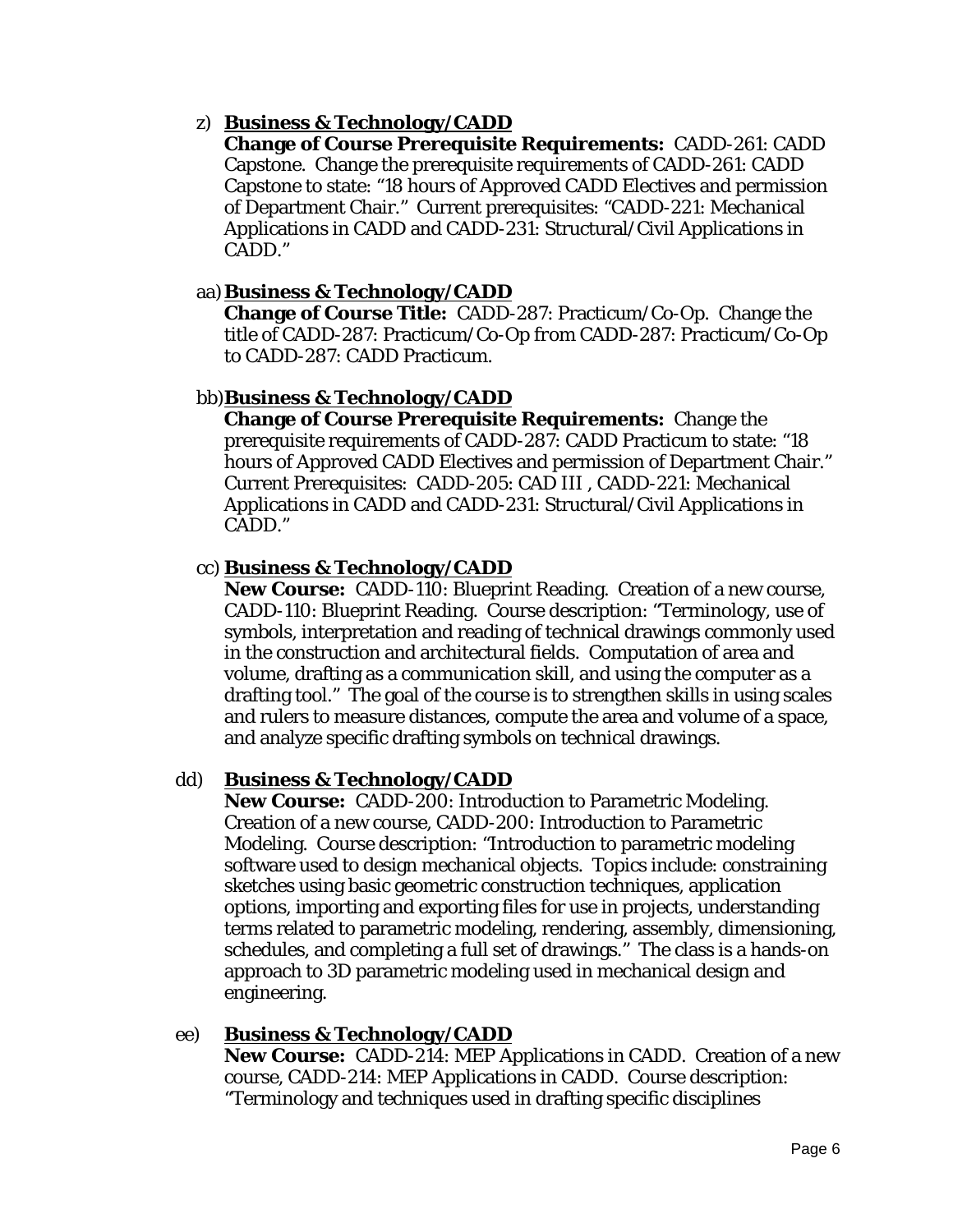including HVAC, Electronics, Mechanical, and Plumbing." The class is a hands-on approach to common job applications for electrical, mechanical, and plumbing applications."

#### ff) **Business & Technology/CADD**

**New Course:** CADD-245: Special Topics in CADD. Creation of a new course, CADD-245: Special Topics in CADD. Course description: "Overview of a selected issue or topic in CADD. The intent is to develop an awareness of and appreciation for a special or specialized topic in CADD." Approval of three (3) rotating Special Topics sub-titles: Customizing, Rendering, and Innovations. 1) Customizing: "Autolisp routines, script files, creating hatch patterns, linetypes, and attributable template files." 2) Rendering: "Photorealist rendering of designs, adding materials. 3) Innovations: "Advanced techniques in AutoCad, Inventor, and Revit."

## gg) **Business & Technology/CADD**

**Program Revision:** Associate of Applied Science in Computer Aided Design and Drafting. Delete: CADD-170, CADD-205, CADD-212, CADD-221, CADD-231, and CADD-242 from Courses Required In Major. Add: CADD-110 or CIVT-110, CADD-200 to Courses Required in Major. Remove 6 hours of "Choose from" prefixes from Approved Electives, and replace with a list of Courses, with notation to choose Eighteen (18) credit hours. Add: MATH-130 as an "OR" Choice for MATH-120. Discussion: If SPCH-132 remains as a choice in Required Related Courses, a Humanities Requirement must be added to General Education requirements; Total Credit Hours would be 64. If SPCH-132 is removed as a choice, SPCH-130 may be used to fulfil Humanities requirement; Total Credit Hours would reduce to 61.

## hh) **Business & Technology/CADD**

**Program Revision:** Certificate of Technical Studies in Computer Aided Design and Drafting. Delete: CADD-170, CADD-212, and CADD-231 from Required Courses in Major. Add: CADD-110 or CIVT-110 and CADD-200 to Required Courses in Major. Total credit hours remain the same.

## ii) **Business & Technology/CADD**

**Concept Proposal of a New Instructional Program:** Technical Competency Area in AutoCAD. The purpose of the T.C.A. in AutoCAD is to prepare students to achieve competencies necessary for success in achieving an Industry Based Certification in AutoCAD. The proposed T.C.A. consists of three (3) courses for a total of nine (9) credit hours. All courses are existing at the College, so the proposed T.C.A. may be offered at no additional cost to the College. The T.C.A. will be embedded within the existing Certificate of Technical Studies and Associate of Applied Science in Computer Aided Design and Drafting.